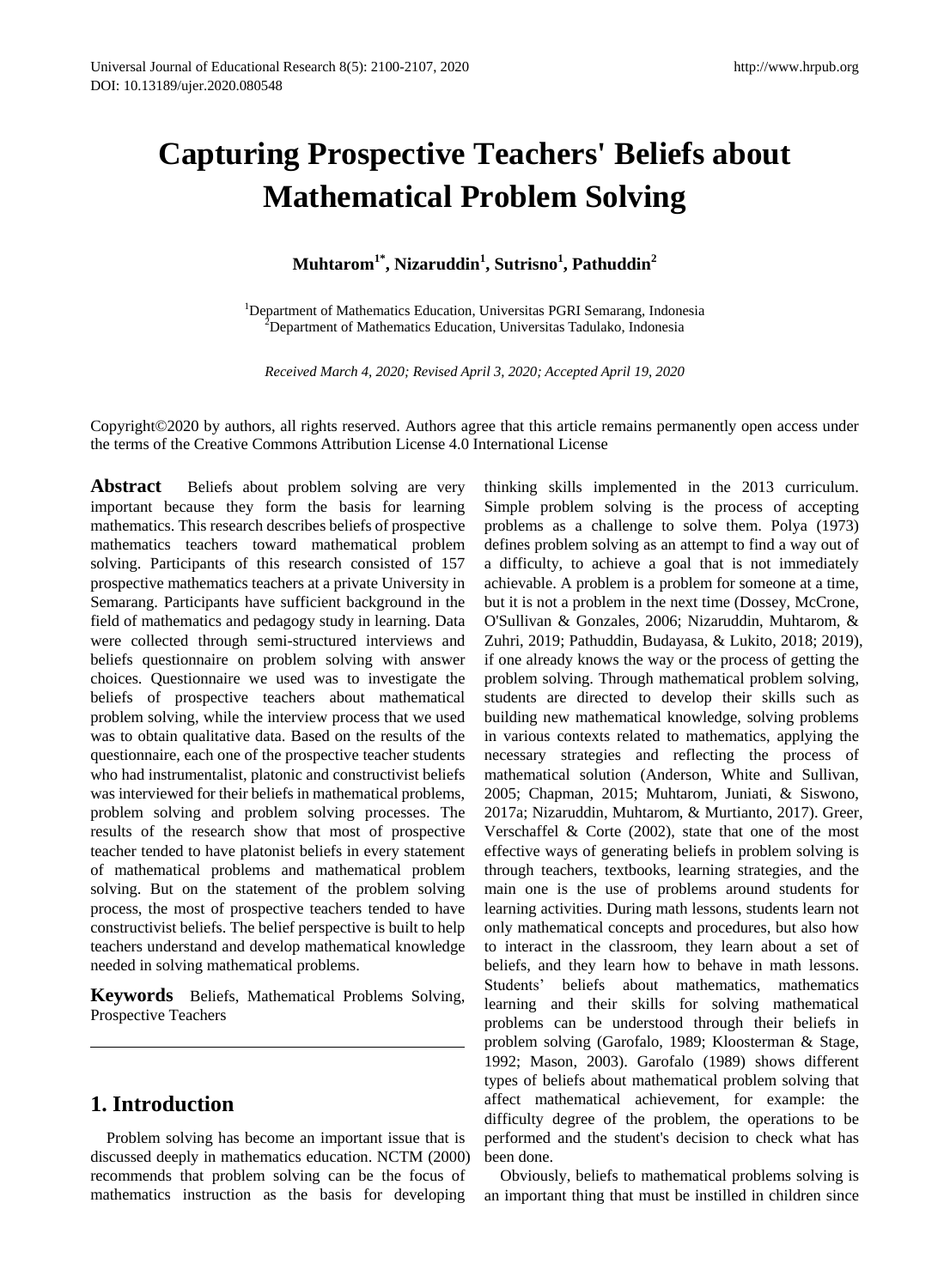the early days because belief can be the basis for disposition, the basis for action, the basis for change and the basis for learning (Chapman, 2015). Pehkonen & Pietila (2003) do not place beliefs in the human affective domain but somewhere between the cognitive domain and the affective domain, called the "twilight zone". Beliefs as subjective knowledge and perception can be interchangeable (Presmeg, 2002) in the context of mathematics. Beliefs as a cognitive and affective construct is essential for the problem-solving learning process (Bal, 2015; Callejo & Vila, 2009; Ozturk & Guven, 2015; Schoenfeld, 1992; Thompson, 1992). Prospective teachers can successfully solve the problem of belief in the importance of mathematics and the need to understand the problem; while students who believe in problem solving take a short time and they can handle it by memorizing the rules, believing that problem solving is difficult (Schoenfeld, 1992).

Before discussing the beliefs of problem solving that becomes the focus of this article, we need to first describe the concept of beliefs (e.g. Anderson, White & Sullivan, 2005; Beswick, 2005; 2012; Boz, 2008; Cheng et al., 2009; Thompson, 1992), with categories: instrumentalist, platonist, and problem solving. Table 1 summarizes some of the expert views on these three categories of beliefs (Beswick, 2012).

The research of beliefs in problem solving has been carried out by several researchers (e.g. Duell, & Hutter, 2005; Kloosterman & Stage, 1992; Memnun, Hart & Akkaya, 2012; Schommer-Aikins., Mkomange & Ajagbe, 2012). For example, Schommer-Aikins., Duell, & Hutter (2005) find that beliefs in mathematics have a direct influence on the students' mathematical problem-solving performance. Mkomange & Ajagbe (2012) conclude that most mathematics prospective teachers have positive beliefs about the importance of understanding mathematical problems, problems with some completion ways and the type of mathematical learning emphasized by contemporary principles. Most of prospective teachers do not have enough beliefs in solving problems, especially about mathematical skills, place of mathematics and problem solving beliefs sub-dimensions (Memnun, Hart & Akkaya, 2012). Other researchers provide an overview of beliefs in problem solving by looking at aspects of the

problem-solving process (Ozturk & Guven, 2015; Muhtarom, Juniati, & Siswono, 2017b), problem solving content knowledge and problem solving pedagogical knowledge (Chapman, 2015; Siswono, Kohar, & Hartono, 2017). Teachers' beliefs have a strong relationship with the teacher's knowledge of problem solving. In particular, the instrumentalist's beliefs are consistent with the inadequate knowledge of problem solving, while platonist and constructivist teacher beliefs are consistent with their knowledge of problem solving (Muhtarom et al., 2017b; Siswono et al., 2017). This indicates that the development of prospective teachers' beliefs in problem solving is a necessity. Based on the background, our research aimed to express the beliefs of prospective teachers toward mathematical problem solving.

## **2. Methods**

#### **2.1. Participants**

Participants of this research consisted of 157 prospective mathematics teachers at a private University in Semarang. Participants have sufficient background in the field of mathematics and pedagogy study in learning.

#### **2.2. Instruments and Procedures**

The research data were collected through questionnaires of belief about problem solving compiled by researchers primarily by utilizing previously developed instruments (e.g. Chapman, 2015; Callejo & Vila, 2009; Kloosterman & Stage, 1992; Memnun, Hart & Akkaya, 2012; Siswono et al., 2017), with some modifications and additions to the choice of answers that cited the categories of beliefs: instrumentalist, platonist and constructivist. Before being used, a questionnaire of belief about problem solving has been performed expert validation and tested internal consistency with reliability coefficient 0.651. Questionnaire consisted of 14 statements divided into three parts, namely beliefs to math problems (4 statements), beliefs in problem solving (6 statements), and beliefs in problem-solving process (4 statements), as an example instrument presented in Table 2.

| matics | Beliefs about mathematics teaching              | Beliefs about   |  |  |
|--------|-------------------------------------------------|-----------------|--|--|
|        | Content focused with an emphasis on performance | Master<br>Skill |  |  |

**Table 1.** Related Beliefs

| Beliefs about nature mathematics | Beliefs about mathematics teaching                | Beliefs about mathematics learning               |  |  |
|----------------------------------|---------------------------------------------------|--------------------------------------------------|--|--|
| Instrumentalist / as tool        | Content focused with an emphasis on performance   | Skill Mastery, passive reception of<br>knowledge |  |  |
| Platonist / body static          | Content focused with an emphasis on understanding | Active construction of understanding             |  |  |
| Problem solving / constructivist | Learner focused                                   | Autonomous exploration of own interest           |  |  |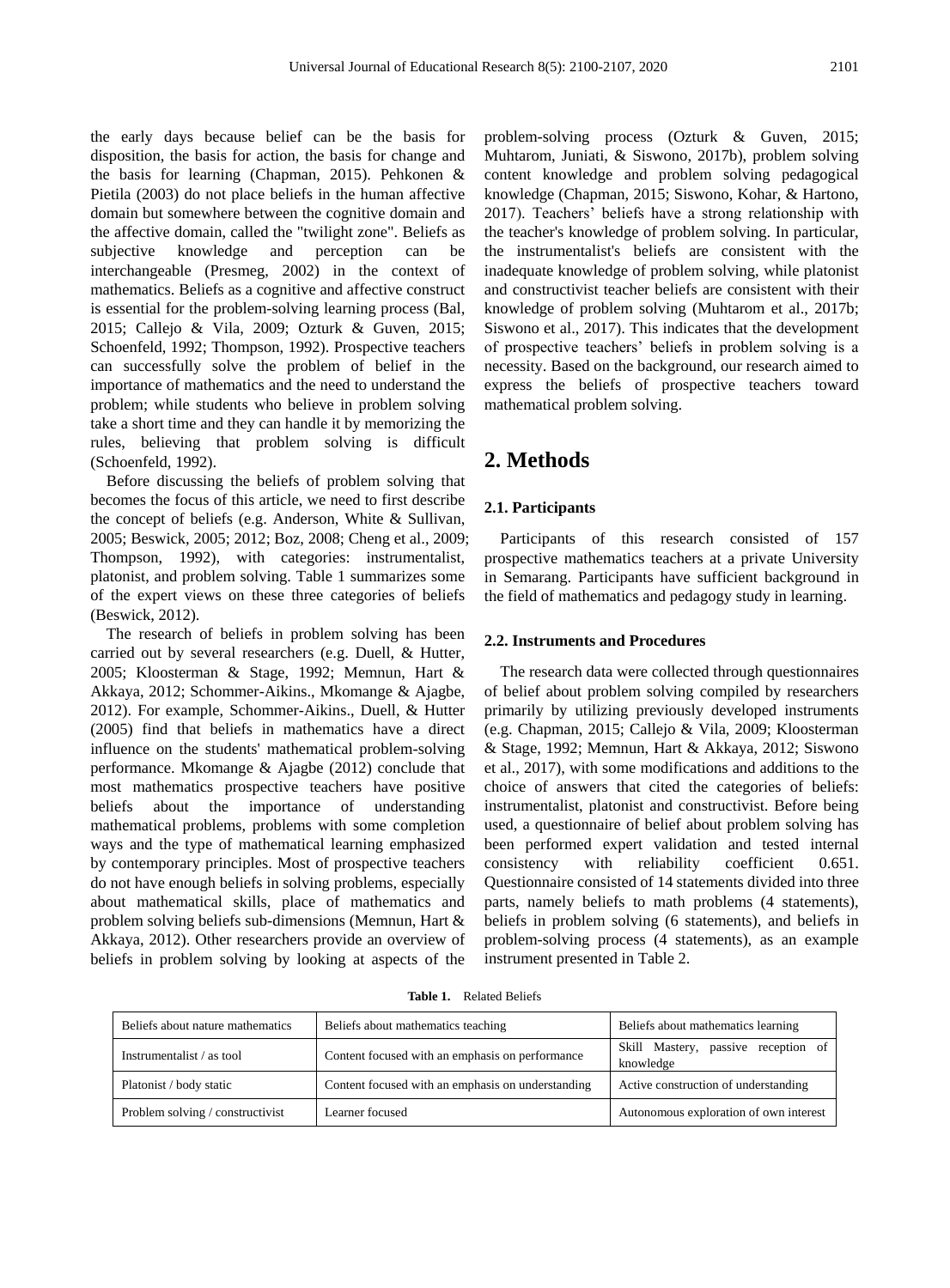| Category                   | Sub Category                                                                                                                                              | Examples of statements                                                                                                                                                                                                                                                                                                                                                                                                                                                                                                                                                                                                                                                            |
|----------------------------|-----------------------------------------------------------------------------------------------------------------------------------------------------------|-----------------------------------------------------------------------------------------------------------------------------------------------------------------------------------------------------------------------------------------------------------------------------------------------------------------------------------------------------------------------------------------------------------------------------------------------------------------------------------------------------------------------------------------------------------------------------------------------------------------------------------------------------------------------------------|
| Mathematical<br>Problems   | belief<br>subject's<br>The<br>'who'<br>should<br>about<br>make math problems                                                                              | Mathematical problems should be made by<br>Teachers themselves 'spontaneously' in accordance with textbooks<br>a.<br>Specially designed by the teachers in accordance with the material needs and<br>b.<br>problems created by the students themselves.<br>Specially designed by the teachers in accordance with the needs of the subject<br>c.<br>matter in accordance with the textbook                                                                                                                                                                                                                                                                                         |
| Problem Solving            | The subject's belief on<br>how to help students<br>become good problem<br>solvers, when and how<br>to engage as long as<br>students<br>solve<br>problems. | To improve students' misunderstanding of the material, I teach during doing my learning<br>activities<br>I will straighten out the misconceptions of the students by giving a more detailed<br>$a_{-}$<br>explanation, especially on the misunderstood part<br>I will involve students more actively and more carefully carrying out the remaining<br>b.<br>learning activities as I have previously planned<br>I will give students the opportunity to discuss by comparing their ideas to determine<br>$c_{\cdot}$<br>the best way to improve their misconceptions                                                                                                              |
| Problem Solving<br>Process | The subjects' beliefs<br>about the truth of the<br>answer in solving the<br>problem                                                                       | What is done in checking by implementing the completion steps to get the correct answer<br>$is \dots$<br>Every time I do a re-check of the completion steps, calculations and concepts that<br>a.<br>have been implemented so that I understand why an answer is true according to the<br>context of the problem<br>After getting an answer, I then check the completion steps, calculations and<br>b.<br>concepts that I have applied so that I understood why an answer is correct according<br>to the context of the problem<br>After I get the answer, I re-check the completion steps, calculations and concepts<br>c.<br>that have been applied so I get the correct answer |

**Table 2.** Samples of Questionnaire Statements Belief about Mathematical Problem Solving

#### **2.3. Data Analysis**

Scores varied to show the belief level on mathematical problem solving from 1.00 (instrumentalist) to 3.00 (constructivist). Scores were given to each sample on each statement based on the following formula: average score = scores obtained: number of statements. Based on the average score then each participant's beliefs are grouped into three categories: instrumentalist, platonist, and constructivist (see Table 3) (Siswono, Kohar, Kurniasari, & Astuti, 2016).

**Table 3.** Beliefs Categories Grouping

| Score                                 | Categories of Beliefs |
|---------------------------------------|-----------------------|
| Average Score $<1.67$                 | Instrumentalist       |
| $1.67 \leq$ Average Score $\leq$ 2.33 | Platonist             |
| Average Score> 2.33                   | Constructivist        |

These data were also supported by qualitative data to provide a description of prospective teachers' beliefs in mathematical problem solving by using a set of interview guidelines. Prospective teachers were selected to be interviewed individually about their beliefs about problem solving, including problem knowledge, problem solving knowledge and knowledge of problem solving process. Data analysis was done by firstly reducing data, displaying data, and finally drawing conclusion and verification (Miles & Huberman, 1992). The conclusion was there was

a description of the prospective teachers' beliefs about mathematical problem solving.

## **3. Resuls and Discussion**

There were fourteen statements to measure the beliefs of prospective teachers on mathematical problem solving. Table 4 obviously shows that the distribution of the number of prospective teachers choosing each answer option for each statement. For example, the statement of 'mathematical problem maker' indicated that 25.4% of prospective teachers believed that mathematical problems should be made by teachers 'spontaneously' in accordance with textbooks, 51% of prospective teachers believed that mathematical problems should be specially designed by teachers in accordance with material needs lessons that were appropriate to textbooks, and 23.6% of prospective teachers believed that mathematical problems should be specially designed by the teachers according to the material needs and problems that were made by the students themselves. Furthermore, the prospective teachers believed that the purposes of the problems were: the students were able to complete according to the procedure according to the teacher or book (10.8%), the students were able to understand the relation among mathematical ideas, concepts, and mathematical procedures to be able to solve the problems (67.5%) and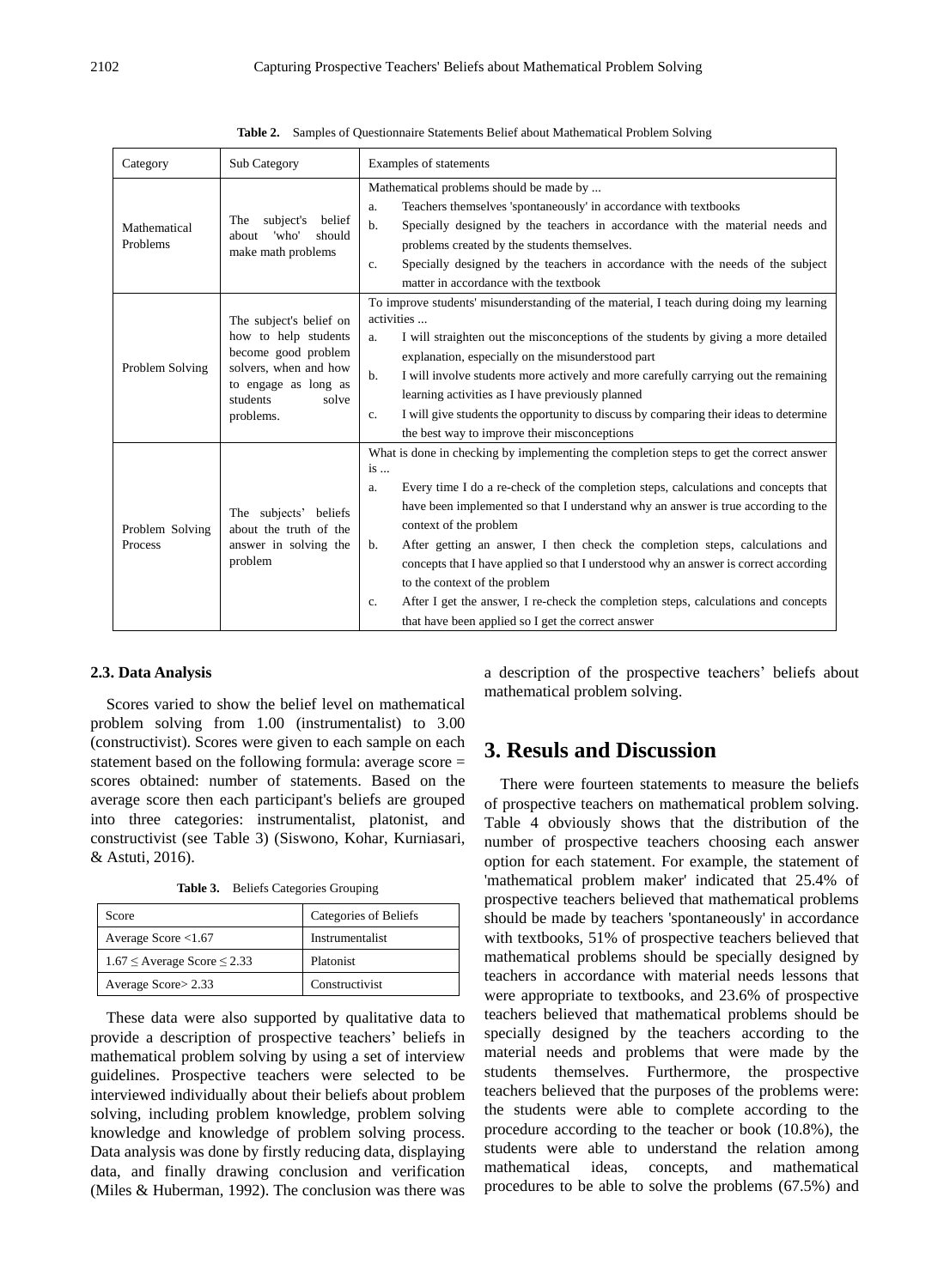students were actively involved in performing mathematical tasks in exploring and formulating ideas to be able to complete the problems (21.7%). Furthermore, 31 prospective teachers improved the misunderstanding of students by providing a more detailed explanation, especially in the wrong part, 74 prospective teachers improved the misunderstanding of students by involving students more actively and more carefully in carrying out the learning activities and 52 prospective teachers improved the misunderstanding of students by allowing students to discuss by comparing ideas and deciding the best way to improve their misconceptions.

As described in Table 4, we can note that the most of

prospective teachers tended to have platonist beliefs about every statement of mathematical problems and mathematical problem solving. However, in the statement of the problem-solving process, the most of prospective teachers tended to have constructivist beliefs. Specifically, the results of the research showed that 55.4% of prospective teachers had platonist beliefs about mathematical problem solving, 40.1% of prospective teachers had constructivist-oriented beliefs about mathematical problem solving, and the rest had beliefs in the solving of instrumentalist-oriented mathematical problem solving.

| Category                   | Statement                                                  | The answer choice of<br>Instrumentalist |           |         |           | The answer Choice<br>of Platonist |           | The answer Choice of<br>Constructivist |  |
|----------------------------|------------------------------------------------------------|-----------------------------------------|-----------|---------|-----------|-----------------------------------|-----------|----------------------------------------|--|
|                            |                                                            | n n                                     | % %       | n n     | % %       | n n                               | % %       |                                        |  |
| Mathematical<br>problems   | The type of problem that must be<br>solved by the students | 23 23                                   | 14.6 14.6 | 79 79   | 50.4 50.4 | 55 55                             | 35.0 35.0 |                                        |  |
|                            | Mathematical problems maker                                | 40 40                                   | 25.4 25.4 | 80 80   | 51.0 51.0 | 37 37                             | 23.6 23.6 |                                        |  |
|                            | The purpose of giving problems in<br>learning              | 17 17                                   | 10.8 10.8 | 106 106 | 67.5 67.5 | 34 34                             | 21.7 21.7 |                                        |  |
|                            | The way of students in learning<br>problem-solving         | 31 31                                   | 19.7 19.7 | 7272    | 45.945.9  | 54 54                             | 34.4 34.4 |                                        |  |
| Problem Solving            | Problem solving as a learning<br>objective of mathematics  | 16 16                                   | 10.2 10.2 | 9191    | 58.0 58.0 | 50 50                             | 31.8 31.8 |                                        |  |
|                            | Problem solving as a process                               | 24 24                                   | 15.3 15.3 | 7676    | 48.4 48.4 | 57 57                             | 36.3 36.3 |                                        |  |
|                            | Problem solving as a basic skill                           | 43 43                                   | 27.4 27.4 | 45 45   | 28.7 28.7 | 69 69                             | 43.943.9  |                                        |  |
|                            | Improving<br>students'<br>misunderstanding                 | 31 31                                   | 19.7 19.7 | 74 74   | 47.247.2  | 52 52                             | 33.1 33.1 |                                        |  |
|                            | Students who have difficulty                               | 13 13                                   | 8.38.3    | 82 82   | 52.2 52.2 | 62 62                             | 39.5 39.5 |                                        |  |
|                            | How to train students to solve math<br>problems            | 43 43                                   | 27.4 27.4 | 48 48   | 30.6 30.6 | 66 66                             | 42.042.0  |                                        |  |
| Problem Solving<br>Process | Understanding math problems                                | 20 20                                   | 12.7 12.7 | 40.40   | 25.5 25.5 | 9797                              | 61.8 61.8 |                                        |  |
|                            | Planning for solving math problems                         | 1818                                    | 11.5 11.5 | 84 84   | 53.5 53.5 | 55 55                             | 35.0 35.0 |                                        |  |
|                            | Implementing the planning in a math<br>problem solving     | 30 30                                   | 19.1 19.1 | 27 27   | 17.2 17.2 | 100 100                           | 63.7 63.7 |                                        |  |
|                            | Looking back the completion                                | 27 27                                   | 17.2 17.2 | 8686    | 54.8 54.8 | 44 44                             | 28.0 28.0 |                                        |  |

#### **Table 4.** Results Description of Each Statement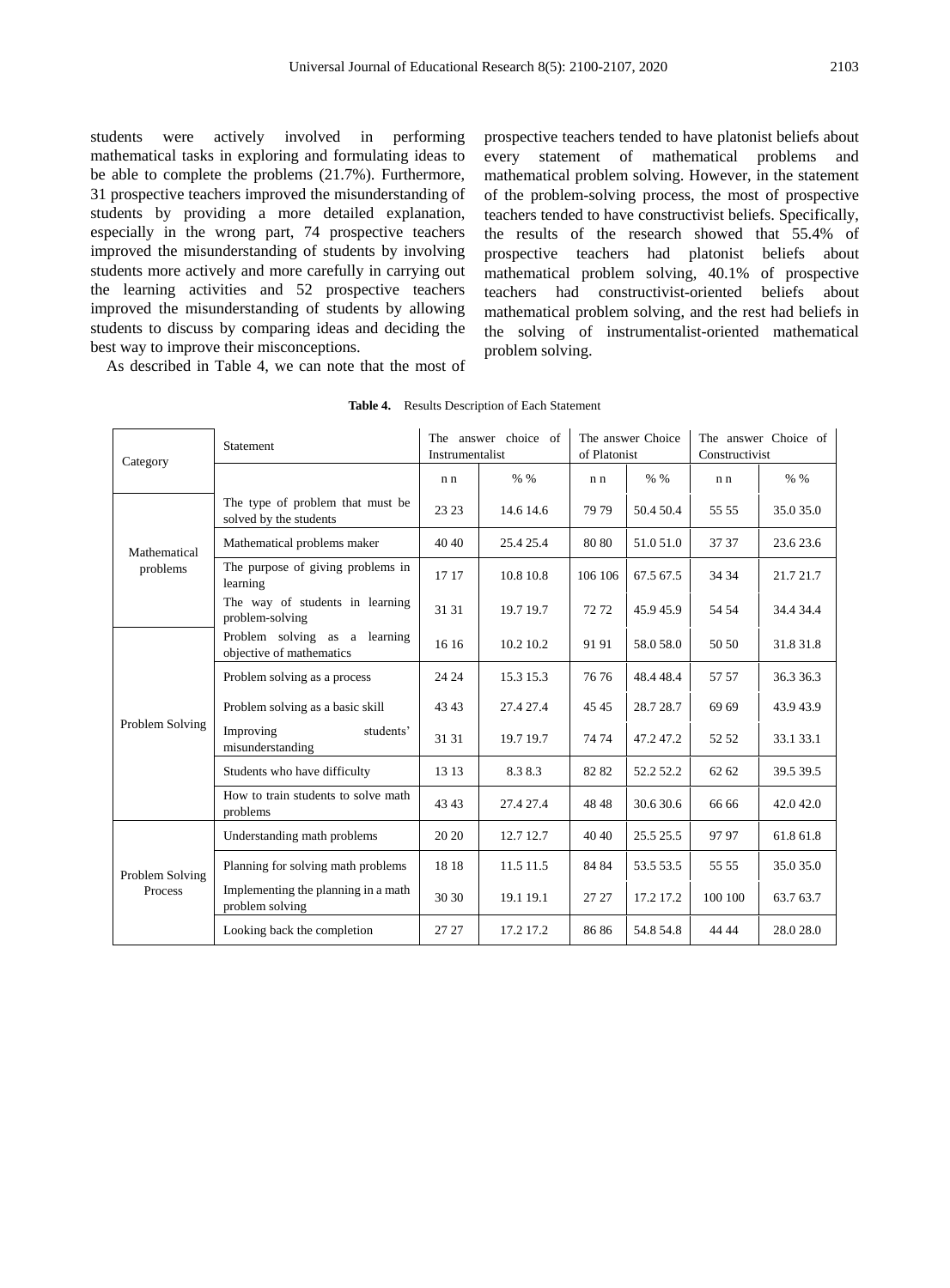Furthermore, we presented the result of interview with Mayya (woman and pseudo name) as based on the result of belief questionnaire in solving problem, the participant seemed to illustrate her belief in the instrumentalist view. Mayya had belief that to be able to solve the problem, one had to remember the way ever taught by the teacher then imitate the way of completion. Mayya had sufficient understanding in the process of solving the problem. Her idea was guiding students to solve math problems such as, asking students to read the problem, understanding the concepts of the given problem, and understanding that in planning the problem solving, one should make completion procedures, then use the procedures that had been made to get the solution of the problem. The truth of the answer was believed to be based on the process of completion stage and correctness of the calculation process undertaken. We can see the interview quote as follows.

Mayya: What students should do first is that students must understand concepts in mathematics. Then students should be more active reading, learning then completing some math questions. When they understand the exact concept, the students can solve the problem in various ways. Mathematics does not have only one way of solving, and there are many ways and answers that are true and appropriate.

Mayya: To plan the problem solving it means we understand the problem first. After that we make the completion procedures. Later we know how the process to get the answer.

Mayya: We know the stages then continue to count so that the answer is met. So do it based on the problems and the stages.

Mayya: We are back to problem solving. If our procedures counting is appropriate, the answer is correct.

Subjek Insiatun (nama perempuan dan pseudo) tampak memiliki keyakinan terhadap pemecahan masalah dalam pandangan platonis. Participant Insiatun (woman and pseudo name) seemed to have belief in solving problems in platonist view. Insiatun understood that the purpose of giving problems in learning activities was that students were able to understand the relationship between mathematical concepts and procedures. Therefore, students should have tried to master the mathematical concepts associated with the problem first, then solved the math problem. Participant also stated that the role of teachers was to train students many times to master the concept and make connections between mathematical concepts. Mathematical problems had to be made by the teacher in accordance with the needs of the subject matter in accordance with the textbook and they had some solutions. To be able to solve mathematical problems, the first step that was believed by Insiatun was to know the available information, what was asked and to find out enough information available to answer the problem. The next was making a connection between the mathematical concepts

used and how it related to other material concepts and then made the completion steps, solved the problem according to plan by checking every step of completion, calculation and concepts that had been applied so that they understood why an answer was true according to the context of the problem.

Septin (nama perempuan dan pseudo) tampak memiliki keyakinan terhadap pemecahan masalah dalam pandangan konstruktivis. Participant Septin (woman and pseudo name) seemed to have belief in solving problems in the constructivist view. Subject understood that the purpose of giving problem in learning activities was to make students actively involved in carrying out mathematical tasks in exploring ideas. Therefore, they tried to solve the problem in their own way based on the knowledge and experience they had. Septin also stated that the role of teachers was to guide students to try to solve problems in their own way based on knowledge and experience. Mathematical problems had to be made by the teacher in accordance with the material needs and problems created by the students themselves and they had some solutions. To be able to solve math problems, the first step that Septin believed was to know whether the information was available enough to answer the problem, separate the main information from the problem and represent the problem. The next step was making connections between the mathematical concepts used and how they related to other material concepts and then arranging the completion steps, completing the problems based on the strategy-oriented plan and checking every step at a time and whether the steps were correct so they understood why an answer was true according to the context of the problem. Here is a brief excerpt of the interview.

Septin: The purpose of giving problems to students is of course to entice the student to think creatively, so that they can solve the problem not only from one point of view, but from another point of view. Thus, it was enticing the students to think creatively.

Septin: So teachers and students should be able to make math problems. So later the students do the questions from the books of which the problems were made by the students themselves. By doing so the students could be more developed because they are able to make questions-based problems.

Septin: Mathematical problem solving is a strategy used by students to discover why the answer can be true.

Most mathematics prospective teachers had platonist and constructivist beliefs about mathematical problem solving. It means their beliefs were in line with the current reformation movement in mathematics education in Indonesia. For example, to improve students' misconceptions, they would involve students more actively and more carefully in performing learning activities (platonist), and allow students to discuss by comparing their ideas to determine the best way to correct misconceptions (constructivist). The prospective teachers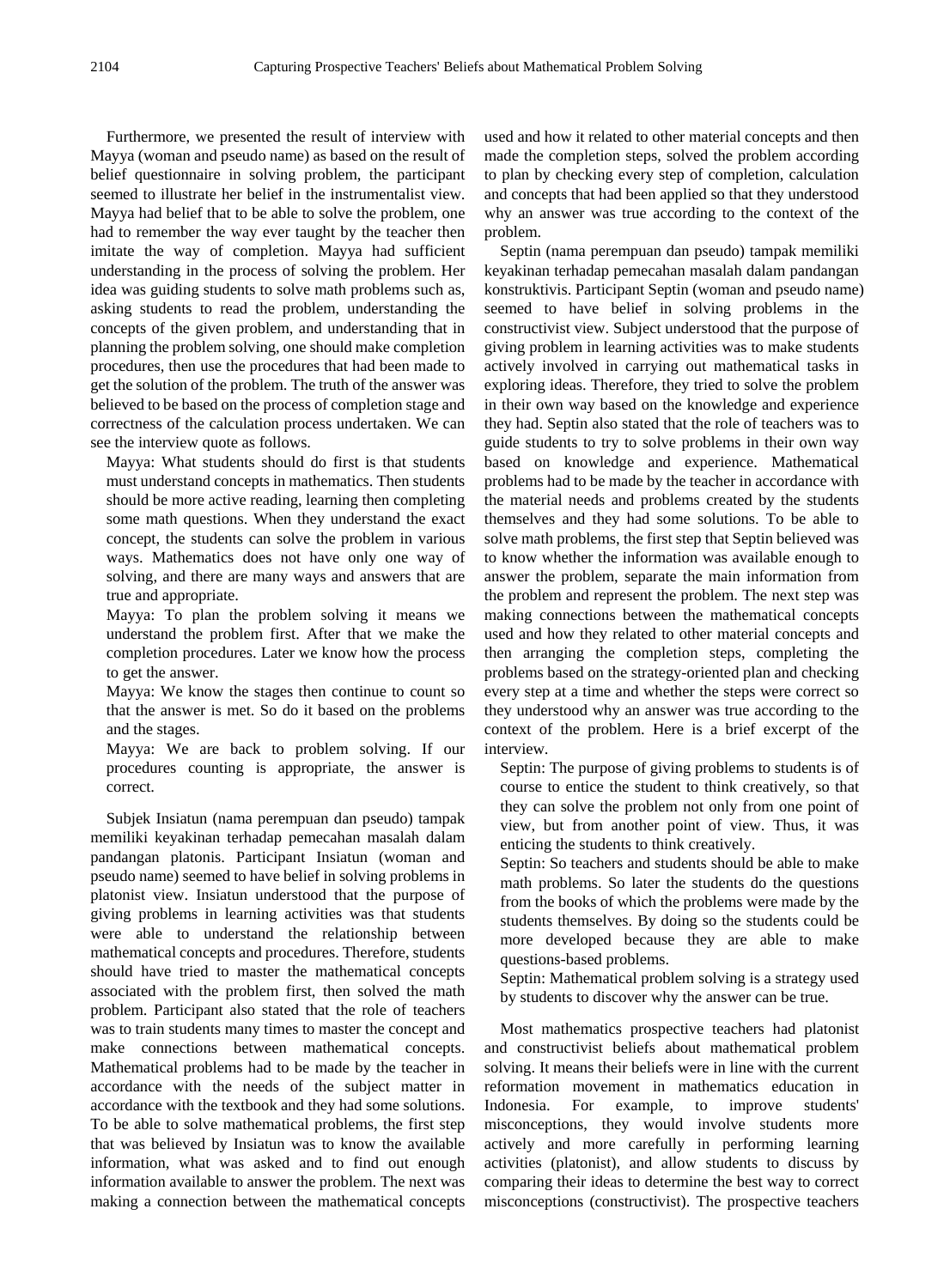believed that the most important thing a person had to do to make the students able to solve the math problem was to ask the students to try to solve the problem in their own ways based on their knowledge and experience. Basically they chose problems requiring mathematical thinking and reasoning. However, at the same time they preferred a problem that did not spend too much time. It was clear that they still held some instrumentalist beliefs toward mathematical problems solving. For example, some prospective teachers tended to make mathematical problems which were appropriate to textbooks or student worksheets that had one way of completion, students tended to see the problem solving as a reason for practicing computing skills, following a predetermined sequence of steps while solving problems and only oriented on the correct answer. Understanding the beliefs of prospective teachers on mathematical problem solving is very important. Further research is needed to understand the practice of learning-oriented development of beliefs about problem solving and how to involve

teachers in learning it (Chapman, 2015, Muhtarom et al., 2017b; 2018; 2019; Siswono et al., 2017).

In this research, we obtained the data using a set of questionnaires and interview guidelines that the reliability had been customized and tested. This is different from the commonly used method of exploring belief in mathematical problem solving (e.g. Duell, & Hutter, 2005; Kloosterman & Stage, 1992; Memnun, Hart & Akkaya, 2012; Schommer-Aikins., Mkomange & Ajagbe, 2012). The research could also be the basis for studying specifically about the role of belief in mathematical problem solving. We proposed extending this category to include belief in mathematical problem solving (see Table 5), so the research on belief not only focused on beliefs about: mathematics nature, mathematics teaching and mathematics learning (Anderson, White & Sullivan, 2005; Beswick, 2005; 2012; Boz, 2008; Cheng et al., 2009, Thompson, 1992). However, another thing we need to be aware of is that one's belief is not necessarily consistent in all categories.

| <b>Beliefs</b><br>about<br>nature<br>mathematics | <b>Beliefs</b><br>about mathematics<br>teaching      | Beliefs about mathematics<br>learning                  | Beliefs about mathematics<br>problem solving                                                                                                          |
|--------------------------------------------------|------------------------------------------------------|--------------------------------------------------------|-------------------------------------------------------------------------------------------------------------------------------------------------------|
| Instrumentalist / as tool                        | Content focused with an<br>emphasis on performance   | Skill<br>Mastery,<br>passive<br>reception of knowledge | Remembering the way of completion that has<br>taught and emphasizing<br>the step<br>been<br>sequence performance and orienting to the<br>right answer |
| Platonist / body static                          | Content focused with an<br>emphasis on understanding | of<br>Active<br>construction<br>understanding          | Making a connection between mathematical<br>concepts and understanding why an answer is<br>true                                                       |
| Problem<br>solving<br>constructivist             | Learner focused                                      | Autonomous exploration of<br>own interest              | Orienting<br>development<br>the<br>of<br>to<br>problem-solving strategy and understanding<br>why an answer is true                                    |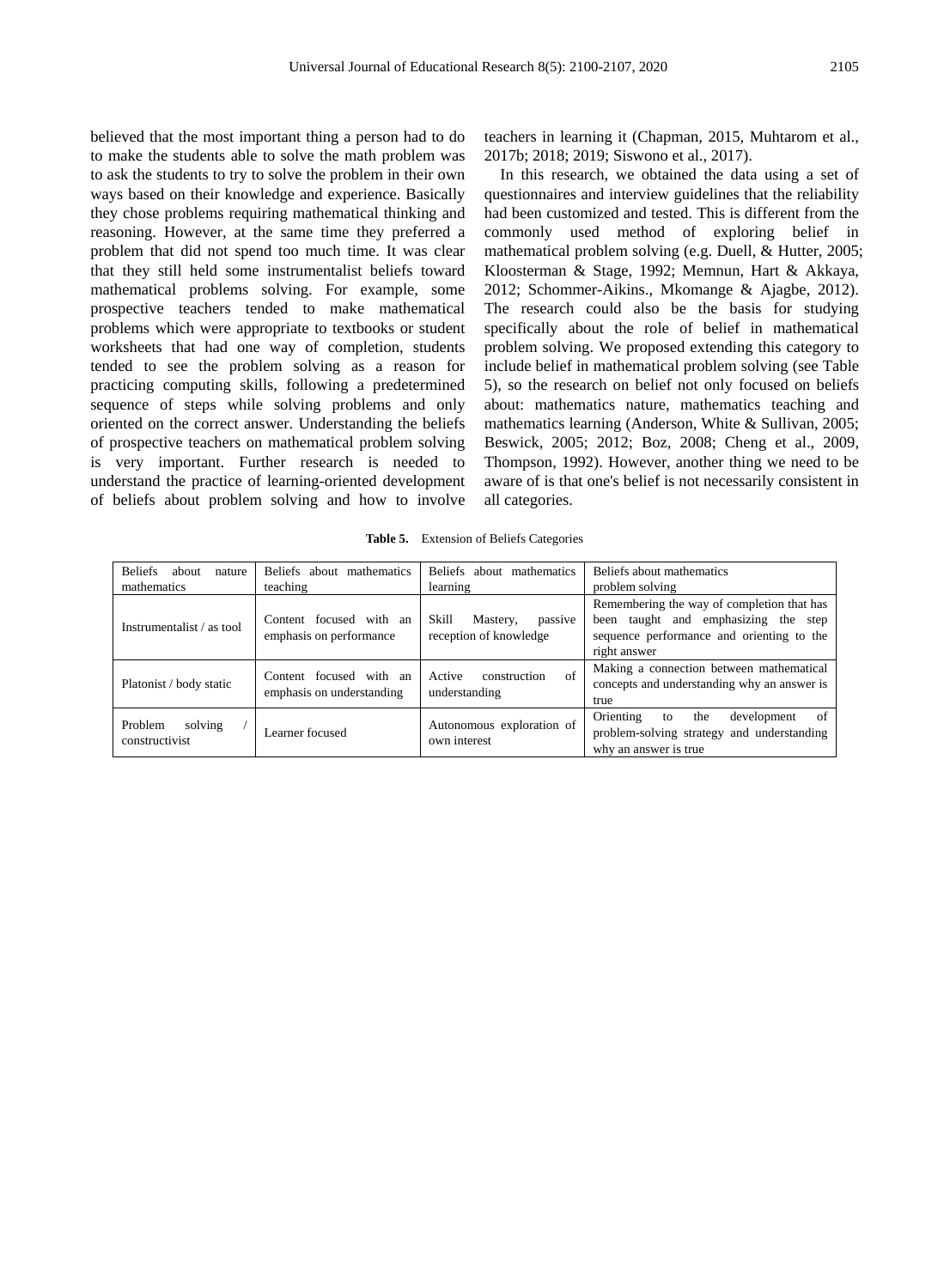### **4. Conclusions**

Our results show that the most of prospective teachers tend to have platonist beliefs about every statement of mathematical problems and mathematical problem solving. However, in the statement of the problem-solving process, the most of prospective teachers tend to have constructivist beliefs. Prospective teacher students must realize the importance of problem solving beliefs because belief can be the basis for disposition, the basis for action, the basis for change and the basis for learning. The perspective beliefs presented in this article can be constructed to provide a framework of beliefs to help teachers understand and develop the mathematical knowledge needed in mathematical problem solving.

## **Acknowledgements**

We would like to thank Universitas PGRI Semarang for supporting this research.

## **REFERENCES**

- [1] Anderson, J., White, P., & Sullivan, P. (2005). Using a Schematic Model to Represent Influences on, and Relationships Between, Teachers' Problem-Solving Beliefs and Practices. Mathematics Education Research Journal, 17(2), 9-38.
- [2] Bal, A. P. (2015). Examination of the Mathematical Problem-Solving Beliefs and Success Levels of Primary School Teacher Candidates Through the Variables of Mathematical Success and Gender. Educational Sciences: Theory & Practice, 15(5), 1373-1390.
- [3] Beswick, K. (2005). The Beliefs/Practice Connection in Broadly Defined Contexts. Mathematics Education Research Journal, 17(2), 39-68.
- [4] Beswick, K. (2012). Teachers' Beliefs about School Mathematics and Mathematicians' Mathematics and Their Relationship to Practice. Educational Studies in Mathematics, 79, 127-147.
- [5] Boz, N. (2008). Turkish Pre-Service Mathematics Teachers' Beliefs about Mathematics Teaching. Australian Journal of Teacher Education, 33 (5): 66-80.
- [6] Callejo, M. L., & Vila, A. (2009). Approach to Mathematical Problem Solving and Students' Belief Systems: Two Case Studies. Educational Studies in Mathematics, 72(1), 111-126.
- [7] Chapman, O. (2015). Mathematics Teachers' Knowledge for Teaching Problem Solving. LUMAT, 3(1), 19-36.
- [8] Cheng, M. M., Chan, K.W., Tang, S. Y., & Cheng, A. Y. (2009). Pre-Service Teacher Education Students' Epistemological Beliefs and Their Conceptions of Teaching. Teaching and Teacher Education, 25(2), 319– 327.
- [9] Dossey, J. A., McCrone, S. S., O'Sullivan. C., & Gonzales, P. (2006). Problem Solving in the PISA and TIMSS 2003 Assessment. Technical Report, US Department of Education.
- [10] Garofalo, J. (1989). Beliefs and Their Influence on Mathematical Performance. Mathematics Teacher, 82, 502-505.
- [11] Greer, B., Verschaffel, L., & Corte, E.D. (2002). The Answer is Really 4,5: Beliefs about Word Problems. In Gilah, L. C, Erkki, P & Gunter, T. (ed). Belief: A Hidden Variable in Mathematics Education?. Dordrecht: Kluwer Academic Publishers.
- [12] Kloosterman, P., & Stage, K. F. (1992). Measuring Beliefs about Mathematical Problem Solving. School Science and Mathematics, 92(3), 109-115.
- [13] Mason, L. (2003). High School Students' Beliefs about Maths, Mathematical Problem Solving, and Their Achievement in Maths: A Cross-Sectional Study. Educational Psychology, 23(1), 73-86.
- [14] Memnun, D. S., Hart, L. C., & Akkaya, R. (2012). A Research on the Mathematical Problem Solving Beliefs of Mathematics, Science and Elementary Pre-Service Teachers in Turkey in terms of Different Variables. International Journal of Humanities and Social Science, 2(24), 172-184.
- [15] Miles, M., & Huberman, A. M. (1992). Analisis Data Kualitatif: Buku Sumber tentang Metode-Metode Baru. Jakarta: UI Press.
- [16] Mkomange, W. C & Ajegbe, M. A. (2012). Prospective Secondary Teachers' Beliefs about Mathematical Problem Solving. International Journal of Research in Management & Technology, 2(2), 154-163.
- [17] Muhtarom., Juniati, D., & Siswono, T. Y. E. (2017a). Exploring Beliefs in a Problem-Solving Process of Prospective Teachers' with High Mathematical Ability. Global Journal of Engineering Education, 19(2), 130-136.
- [18] Muhtarom, Juniati, D., & Siswono, T. Y. E. (2017b). Consistency and Inconsistency of Prospective Teachers' Beliefs in Mathematics, Teaching, Learning and Problem Solving. AIP Conference Proceedings (Vol. 1868, No. 1, p. 050014). AIP Publishing. Retrieved fro[m](http://aip.scitation.org/doi/abs/10.1063/1.4995141) [http://aip.scitatio](http://aip.scitation.org/doi/abs/10.1063/1.4995141) [n.org/doi/abs/10.1063/1.4995141.](http://aip.scitation.org/doi/abs/10.1063/1.4995141)
- [19] Muhtarom., Juniati, D., & Siswono, T. Y. E. (2018). Exploring Prospective Teachers' Beliefs about Nature of Mathematics. Journal of Engineering and Applied Sciences, 13(10), 3547-3554.https://doi.org/10.36478/jeasci.2018.35 47.3554.
- [20] Muhtarom, Juniati, D., & Siswono, T. Y. E. (2019). Examining Prospective Teacher Beliefs and Pedagogical Content Knowledge Towards Teaching Practice in Mathematics Class: A Case Study. Journal on Mathematics Education, 10(2), 185-202. https://doi.org/10.22342/jme.10 .2.7326.185-202.
- [21] Muhtarom., Murtianto, Y. H & Sutrisno. (2017). Thinking Process of Students with High-Mathematics Ability (A Study on QSR NVivo 11-Assisted Data Analysis). International Journal of Applied Engineering Research, 12(17), 6934-6940.